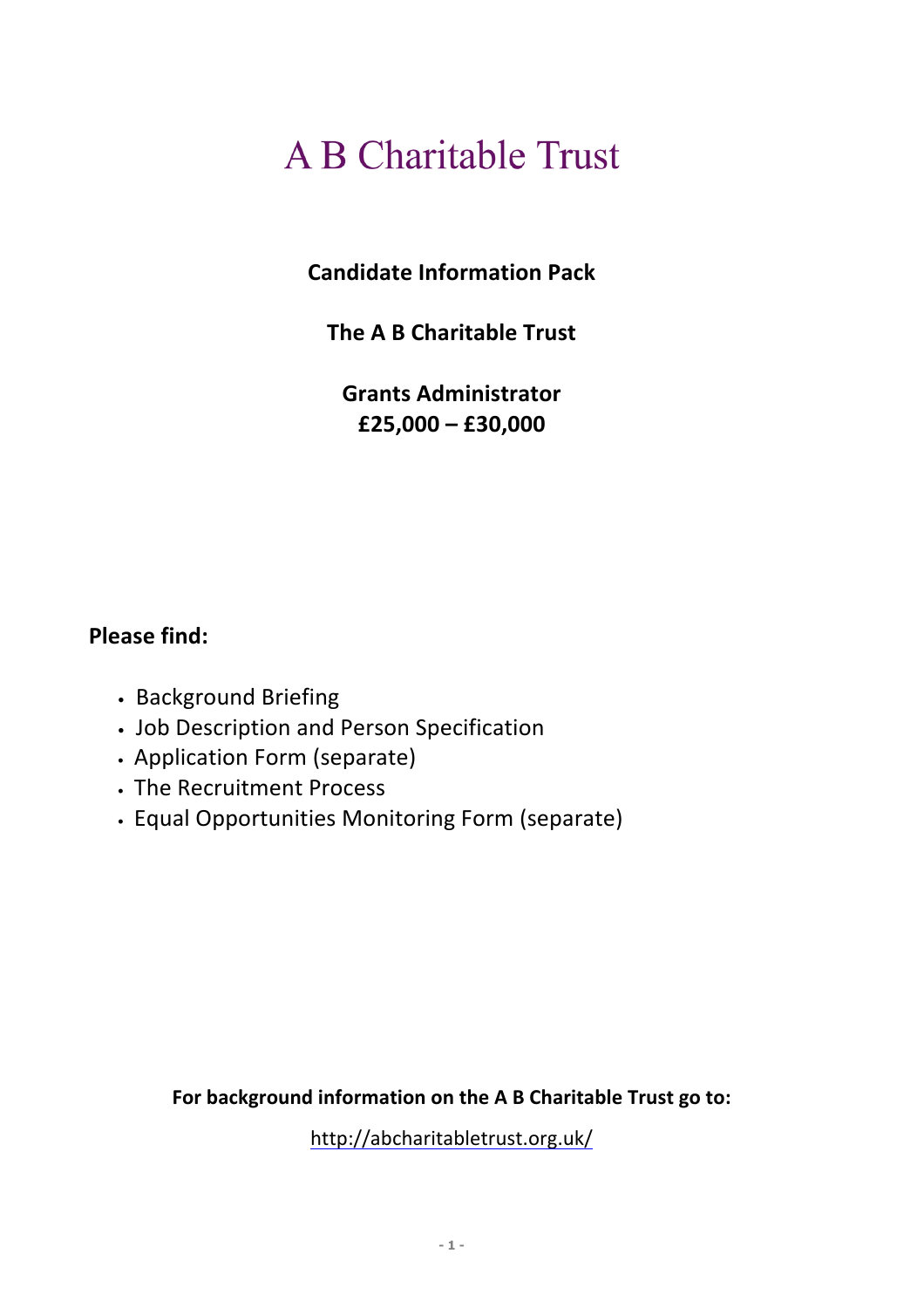# **Are you the Grants Administrator?**

- Are you committed to defending human rights and human dignity, and interested in issues affecting marginalised and excluded people?
- Do you genuinely enjoy delivering a first-rate administrative function?
- Are you flexible, open, curious and a real team player who is also a self-starter and able to manage your own workload?

If so then you might well be the right person to join the A B Charitable Trust at this exciting time.

# **About the A B Charitable Trust**

The A B Charitable Trust funds charities that support marginalised and excluded people, with a focus on:

- Migrants, refugees and asylum seekers
- Criminal justice and penal reform
- Human rights, particularly access to justice

The Trust was founded 29 years ago to promote and defend human dignity. Our grant total was over £1.6 million in 2018/19 and in the coming years the Trust is going on an exciting journey to grow and develop, so that we can fund more essential work and have a greater impact.

Based within a centrally located, modern office on Bloomsbury Street, the A B Charitable Trust is co-located with other organisations, and benefits from a shared finance team and office space. The Trust itself is run by a small executive team that is friendly, hard working, flexible and committed to learning and development, at both an individual and organisational level. While the team works closely together and meets regularly, they also manage their own workload and work to tight deadlines. Grant applications are brought to quarterly meetings for Trustee decision and the team must work to these deadlines, and ensure that processes are in place to assess applications, prepare for decision and process payments and monitoring accordingly.

The team shares a commitment to providing a professional grants programme and to being supportive to everyone who comes into contact with the Trust, whether as a potential or existing grantee, supplier, collaborator or partner etc. Being kind and wanting to go the extra mile for people is a key shared value.

# **About the role**

The Trust is on an upward trajectory and there will be opportunities to be a part of developing the Trust and its processes. First and foremost, however, the Grants Administrator will need to have a genuine interest in and commitment to delivering a first-class administrative function. The Grants Administrator will be good at day-to-day administration and will take pride in doing this job well and completing tasks to a high standard. A key part of a small team, the Grants Administrator will support colleagues in office administration (including diary management),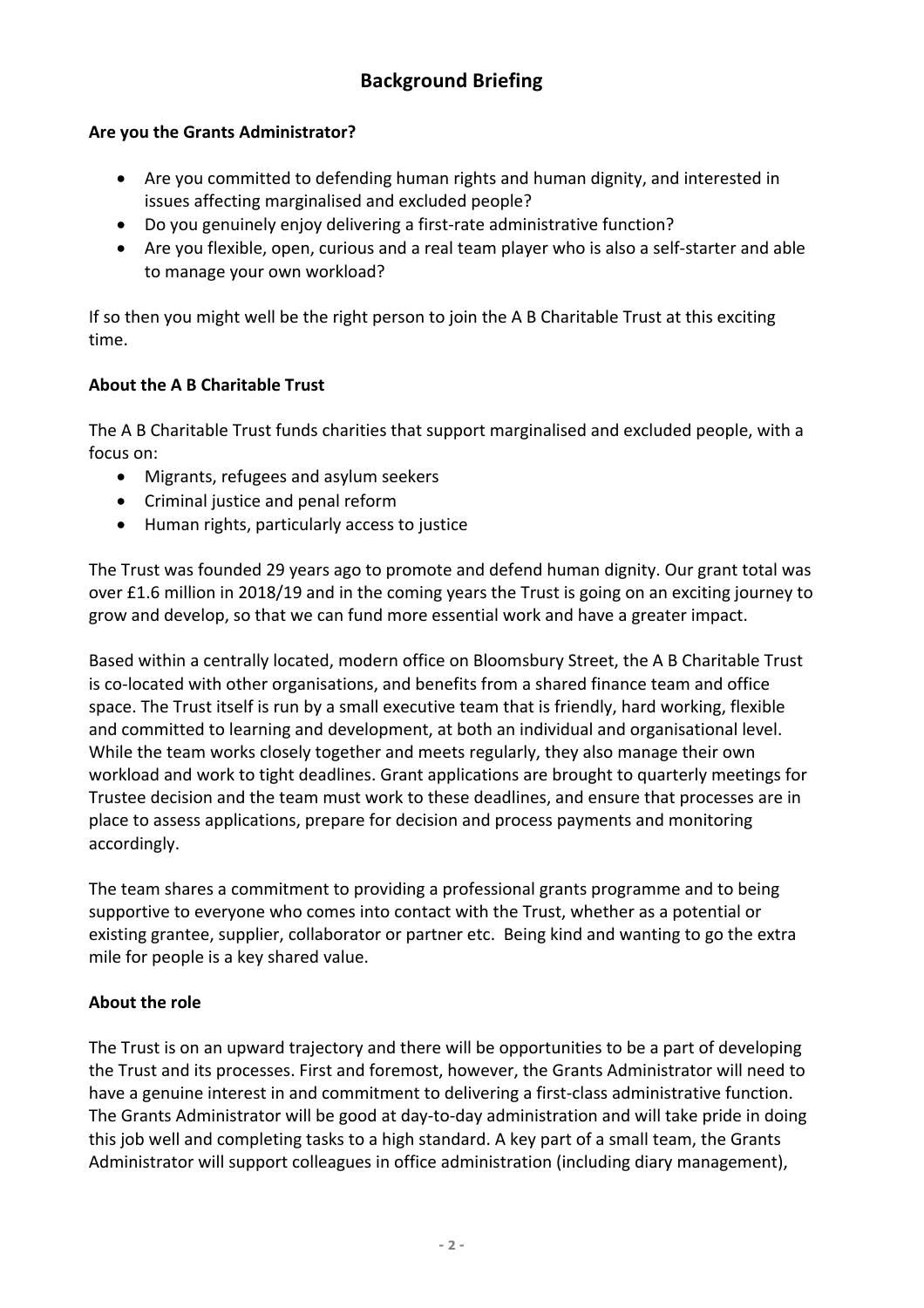manage the Salesforce database and will have responsibility for administrating the grantmaking cycle. There are many systems and processes already in place but we need to refine and develop them to ensure that the machinery of the trust works as smoothly as possible. This role will make a valuable contribution to the work of the trust and will enable greater efficiency and effectiveness in our grant making.

## **About you**

The Grants Administrator will need to be a team player, who can work flexibly and collaboratively to add value to the work. They will need to genuinely enjoy administrative challenges and fine-tuning systems and processes. The Grants Administrator will also need to be confident, able to work independently and manage their own workload, while balancing this with knowing when it's time to consult and ask for guidance from colleagues.

It could be the right opportunity for a range of potential candidates but whatever your motivations, the A B Charitable Trust would like to hear from you, particularly if you: enjoy a variety of tasks and challenges, are a good communicator, are a team player, are flexible, are organised, and have strong attention to detail.

As the Trust is small, this is a great opportunity for someone to understand the whole organisation and be involved in all stages of the grantmaking cycle, as well as underpinning the administration of the office. We have high aspirations for the Trust and are committed to best practice and continuous learning and the Grants Administrator will need to share these values too.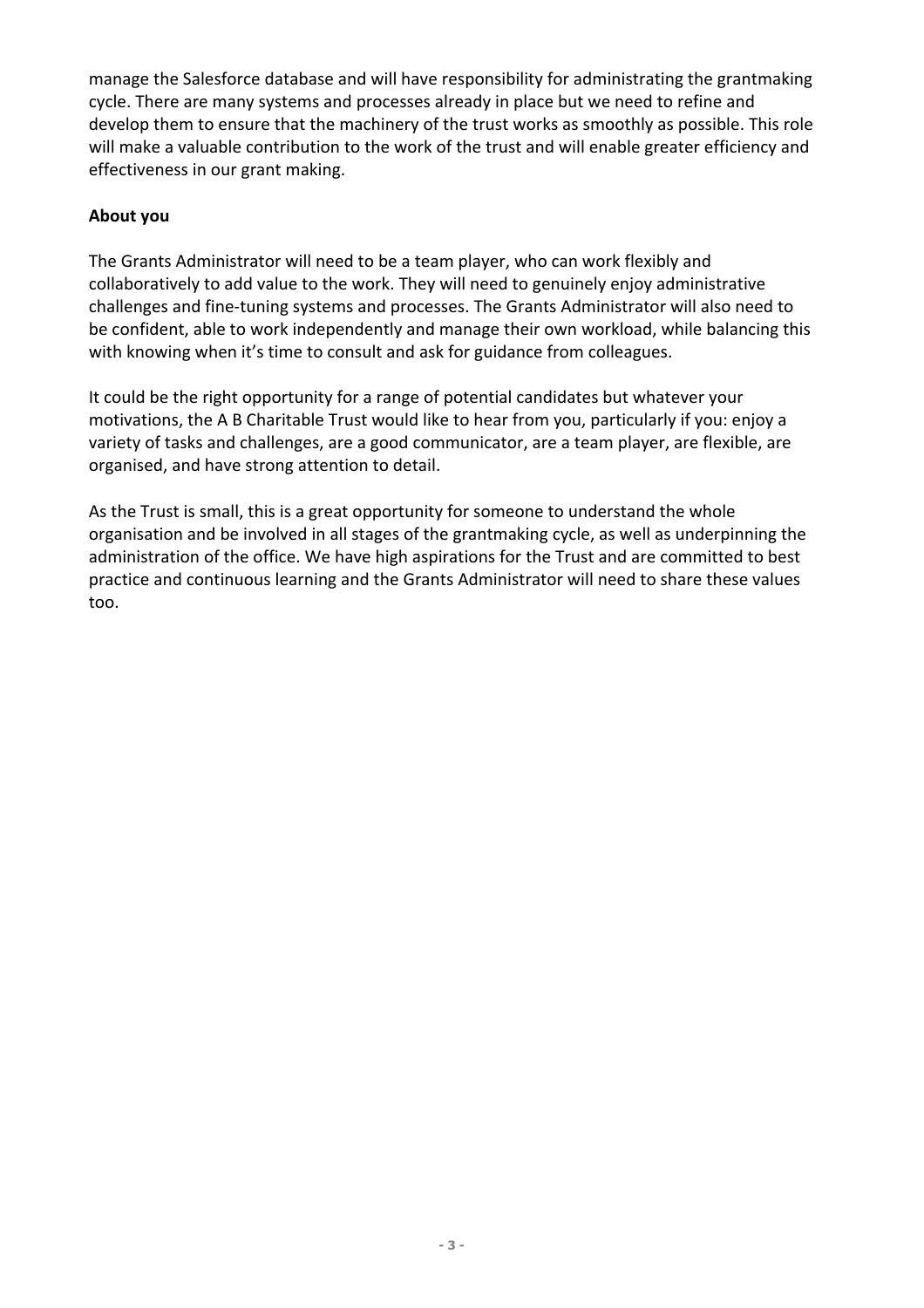## **JOB DESCRIPTION**

| <b>Job Title:</b>      | <b>Grants Administrator</b>                 |
|------------------------|---------------------------------------------|
| Salary:                | £25,000-30,000, plus 6% pension             |
| Location:              | Bloomsbury                                  |
| Hours:                 | Full-time (35 hours/five days per week)     |
| Contract:              | Permanent                                   |
| <b>Responsible to:</b> | <b>Head of Programmes</b>                   |
| Works with:            | The Director<br><b>Trustees</b><br>Grantees |

#### **Purpose of the post:**

To provide administrative support to the ABCT team, ensuring that systems and processes work as smoothly as possible and that accurate information is provided to support ABCT's grant making.

#### **Grants administration:**

- Providing administration to a high standard across the whole grants cycle, including receiving applications, producing letters, administering payments to grantees and monitoring and tracking grant reports.
- Assisting in preparation of documents for Trustee meetings including proof reading and generating reports.
- Attending Grants Committee and Trustee meetings and taking minutes.
- Administration around financial assessment and analysis of accounts.
- Providing administrative support for the visits programme.
- Being the first point of contact for grants enquiries, providing information and guidance on the application process, and, if an enquirer is not eligible, providing signposting to other funders and organisations, when possible.
- Ensuring that applicant and grantee information is accurate and correct on Salesforce.
- Managing grant hard copy files, ensuring that files are up to date and contain an accurate record in line with audit requirements.
- Keeping track of outstanding payments, and obtaining the necessary information for payments to be made.
- Being the main contact point for suppliers and service providers, dealing with invoices and bills and liaising with the Finance Team to ensure that all payments are authorised and made.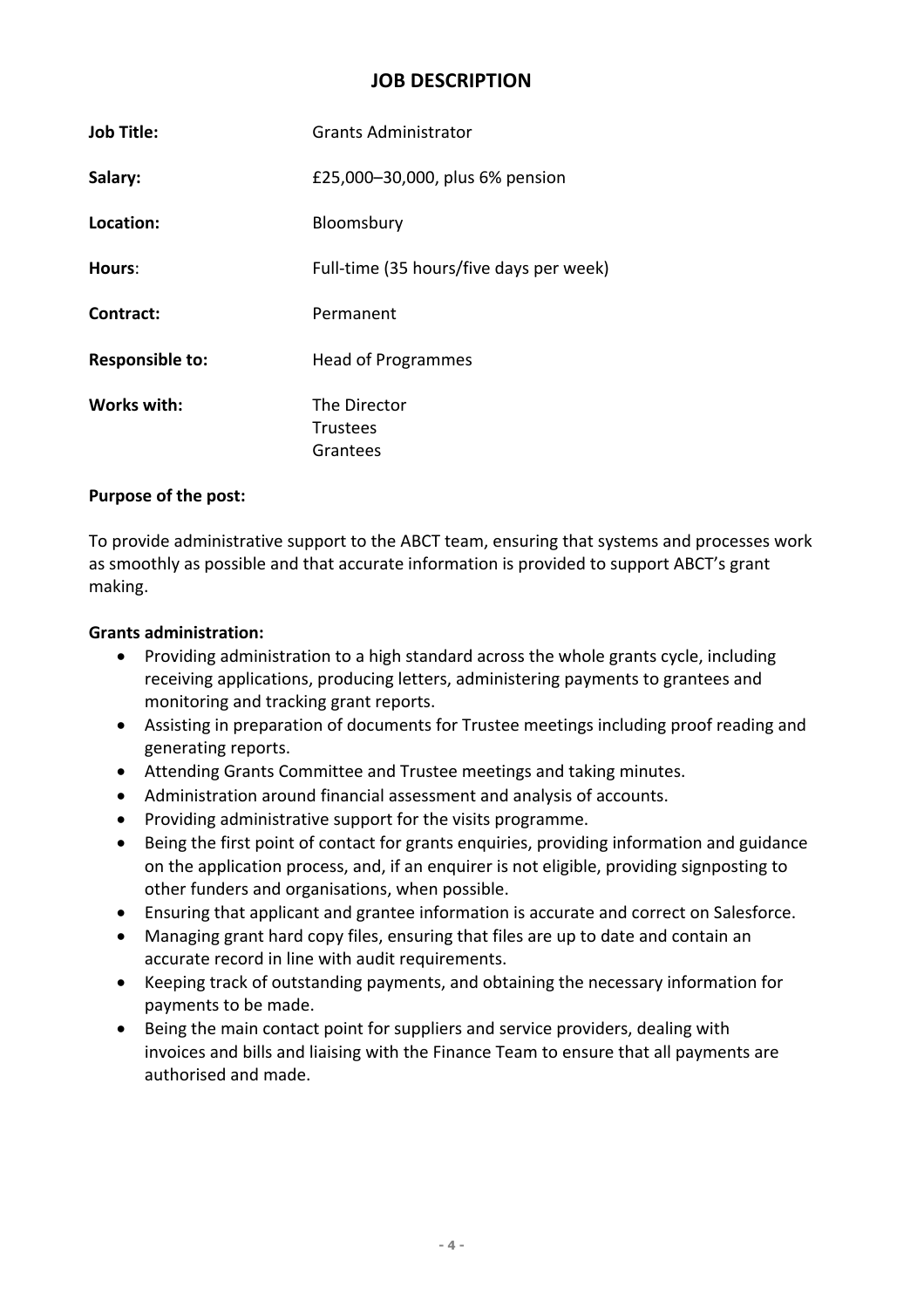#### **Database and website management**

- Contributing to the development and upkeep of a Salesforce grant management database, working with colleagues to ensure that the database is maximized and running reports when required.
- Ensuring that grant applications, records, payment data and grant commitments are recorded accurately and consistently on Salesforce, to ensure accurate financial reporting and forecasting.
- Preparing grantmaking data for presentation in the 360 Giving format.
- Working with the team to develop an effective website for the Trust, and ensuring content is edited and up to date.

## **Office administration:**

- Managing team diaries accurately, ensuring that all relevant parties are aware of meetings and that deadlines are met, and organising travel and hotel arrangements when required.
- Reviewing and updating the office manual, ensuring all information is accurate.
- Working with colleagues to develop effective administrative systems and processes, and implementing new processes when required.
- Dealing with telephone enquiries in a professional manner, redirecting or taking messages as appropriate and using initiative to deal with queries.
- Awareness of the Trust's GDPR and data retention policies, and implementing them effectively.
- Ensuring that the office is well organised and tidy, including shredding, recycling and day-to-day office clearance.
- Undertaking any other duties in support of ABCT's work as may reasonably be required.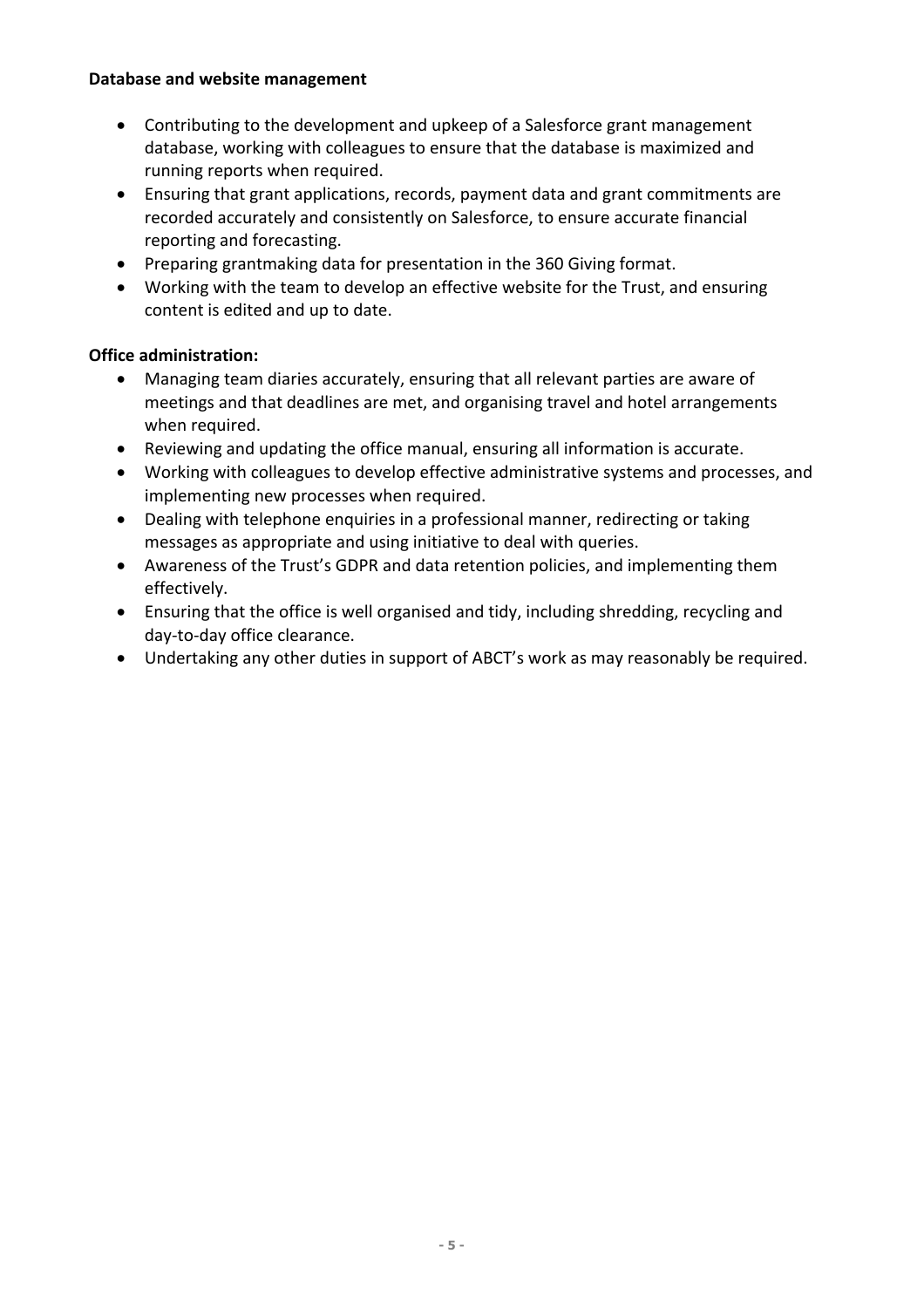#### **PERSON SPECIFICATION**

| Knowledge, skills and experience                                                                                                                                                                               |   | D |
|----------------------------------------------------------------------------------------------------------------------------------------------------------------------------------------------------------------|---|---|
| Experience of working in or with the voluntary, charity or community sector.                                                                                                                                   |   | ✓ |
| Excellent administration skills, organized and efficient with good attention to detail.                                                                                                                        |   |   |
| Able to draft and present information clearly, accurately and appropriately in a variety of<br>formats (e.g., letters, emails, reports).                                                                       |   |   |
| Excellent relationship building and interpersonal skills, able to liaise well and respond to<br>enquiries from a range of people and organisations, using email, the phone and face-to-<br>face communications |   |   |
| Good organisational skills, able to juggle a range of roles and challenges.                                                                                                                                    | ✓ |   |
| Experience of using and maintaining a database, including developing relevant searches,<br>reports and processes.                                                                                              |   |   |
| Experience of database administration, ideally with Salesforce                                                                                                                                                 |   |   |
| Accurate data entry skills, proactively updating data, whilst ensuring quality and accuracy.                                                                                                                   | ✓ |   |
| Computer literate with experience in using a range of office software packages (including<br>Word and Excel).                                                                                                  |   |   |
| Experience of maintaining and updating a website.                                                                                                                                                              |   |   |
| Experience of some financial administration.                                                                                                                                                                   |   |   |
| <b>Personal qualities and abilities</b>                                                                                                                                                                        |   |   |
| Strong communicator, able to deal in a helpful, friendly and professional manner with<br>grantees, trustees, colleagues and all enquiries/visitors to the office.                                              | ✓ |   |
| Strong time management skills, with the ability to work well under pressure and to<br>organise and meet deadlines.                                                                                             |   |   |
| An appetite to learn about and develop a database to maximise its potential                                                                                                                                    |   |   |
| Highly motivated and enthusiastic.                                                                                                                                                                             |   |   |
| A self-starter and team player, able to work both independently and collaboratively.                                                                                                                           |   |   |
| An ability to be diplomatic and with a high regard for confidentiality.                                                                                                                                        |   |   |
| Flexible and comfortable with change and working in an evolving organisation.                                                                                                                                  |   |   |
| Works on own initiative and able to anticipate requirements, whilst understanding the<br>need to check in and consult where appropriate                                                                        |   |   |
| Commitment to learning and development.                                                                                                                                                                        |   |   |
| Friendly, open and curious.                                                                                                                                                                                    |   |   |
| Enthusiastic, highly motivated and genuinely interested in the work of the A B Charitable<br>Trust.                                                                                                            |   |   |